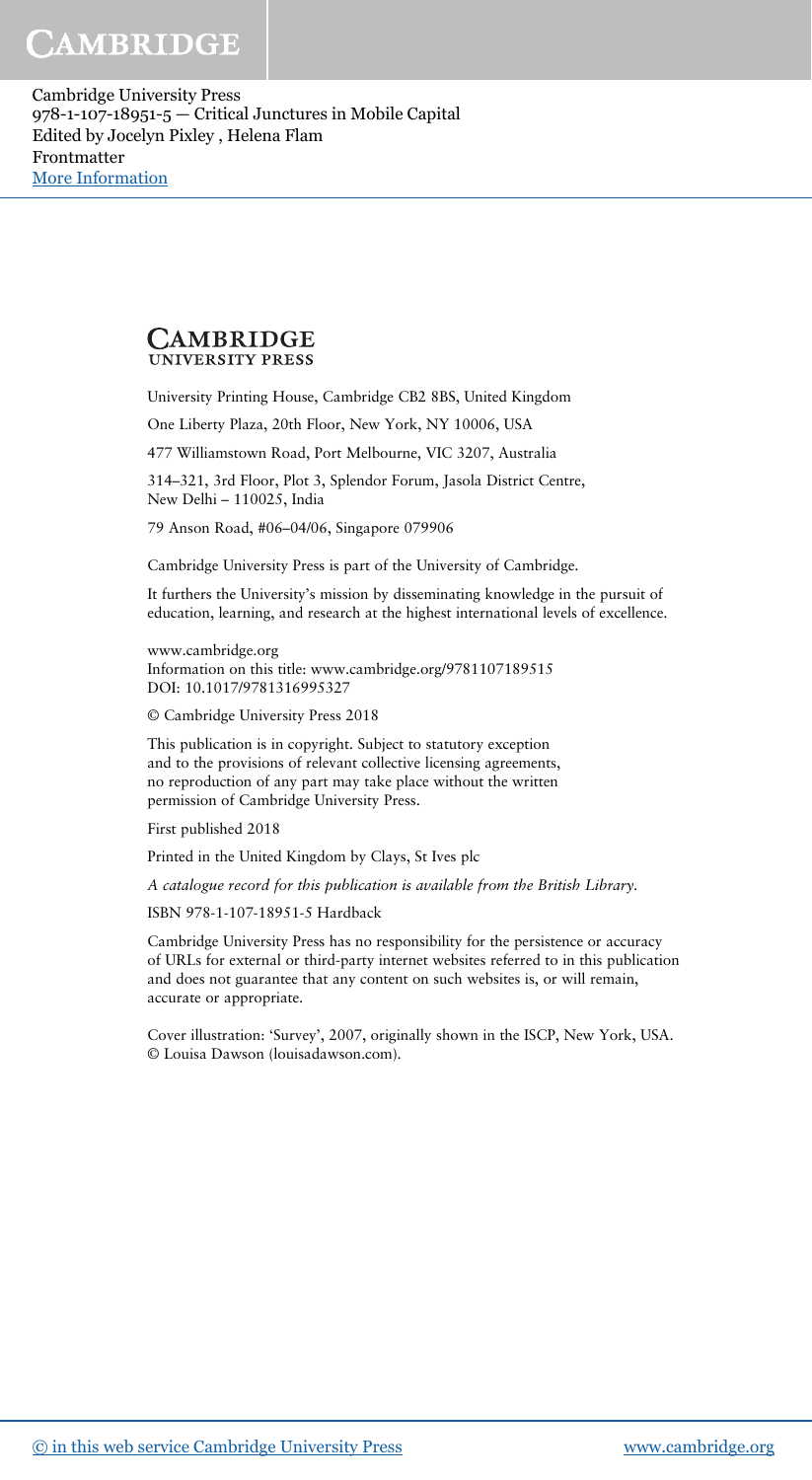# | Coping with the Dangerous Component of Capital Flows and Asia's Ineffective Cooperation

iwan azis

Free flows of capital became a standard sermon of the International Monetary Fund (IMF) and other international financial institutions (IFIs) since  $1980s<sup>1</sup>$  It is at the heart of financial and capital account liberalization (KAL) that promises a better way to allocate capital, greater opportunities to savers and investors, and ease of financial innovation, all of which can lead to higher economic growth. KAL is also expected to build discipline to secure macroeconomic stability.

The evidence confirms that many countries have indeed experienced a jump in economic growth post-KAL. But most of them subsequently experienced instability. Some even failed to escape from a crisis. It is no coincidence that the frequency of financial turmoil reached an all-time high during the 1990s, starting from the Exchange Rate Mechanism (ERM) crisis in Europe in 1992, the tequila crisis of Mexico in 1994, the Asian Financial Crisis (AFC) in 1997, the Russian crisis in 1998, and the Long-Term Capital management crisis in the United States during the same year. The game changer, however, did not begin until the 2008 Global Financial Crisis (GFC) erupted.

Capital flows have played a major role in the AFC and the GFC. In both episodes, the shock was preceded by massive capital inflows. The contagion of the crisis was forceful. In the GFC case, it started with the US subprime crisis before the spillovers were felt globally. In the case of AFC, the trouble began in Thailand before spreading to other Asian countries. The early hope for Asia's cooperation in financial safety nets following the AFC turned out to be a disappointment. The utter failure of global regulations as discussed by Mayntz in Chapter 1 and the emerging "financial nationalism" in advanced economies (AE) do

<sup>&</sup>lt;sup>1</sup> The catch phrase "Washington Consensus" introduced by John Williamson (1990) reinforced the argument favoring unrestricted capital flows.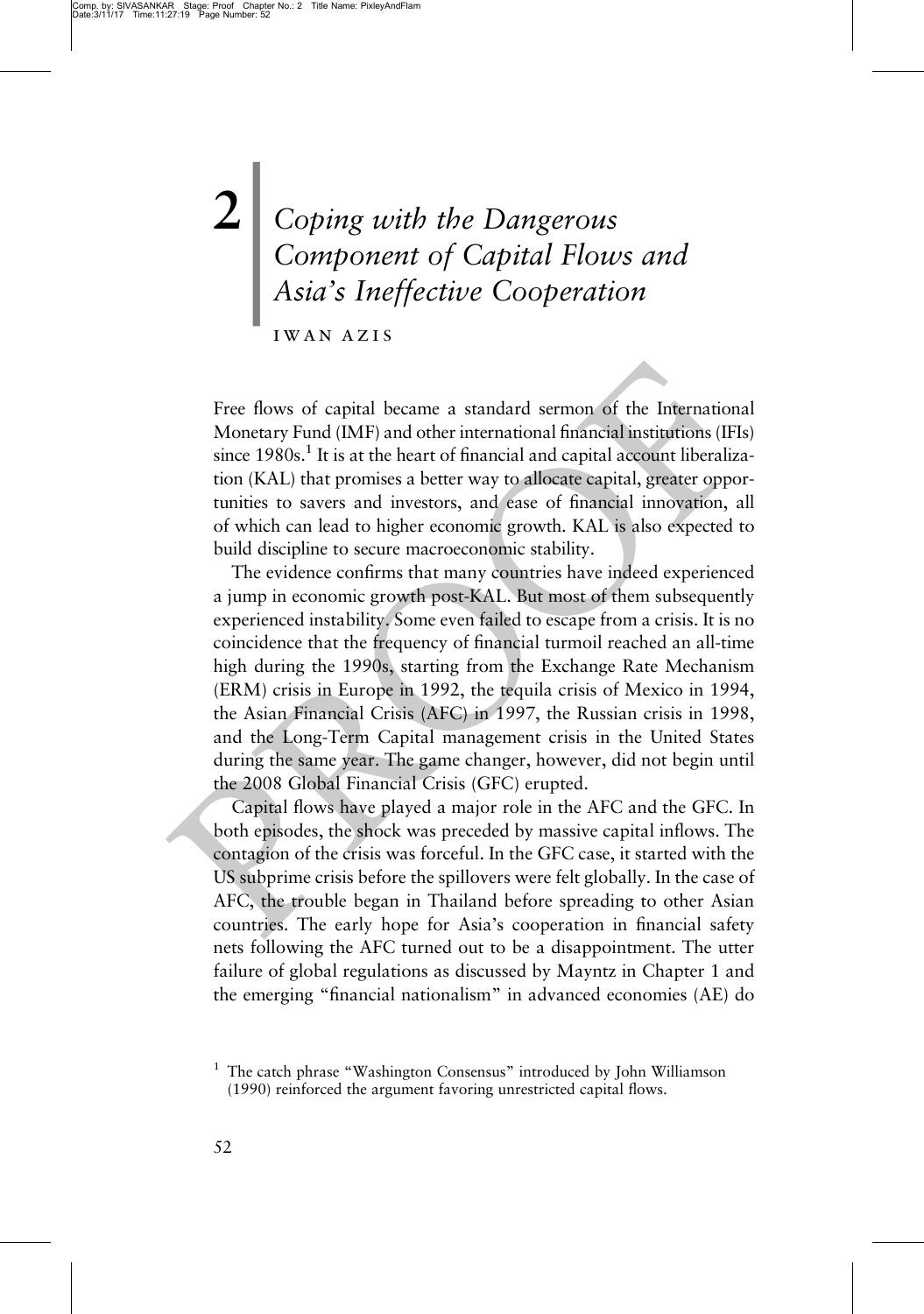not bode well for efforts to reduce the risks of capital flows.<sup>2</sup> It is argued in this chapter that as long as capital flows and the risks persist, it is imperative for individual countries to cope with the problems by putting a damper on some components of capital flows.

## $\mathcal{A} = \mathcal{A}$

The 1997 AFC marked a turning point in Asia. The praise towards the region's economic performance before summer 1997 appeared in many articles, books, and reports, including those published by the IMF, the World Bank, and the Asian Development Bank. They failed to predict correctly where the Asian economies were heading for. Even when the signs of trouble and contagion had clearly emerged, in late 1997 the Fund continued to predict no major crisis in the region.<sup>3</sup> As soon as the 1997 crisis broke out, these institutions began to propagate a sharply different analysis. All of a sudden, the very same countries previously praised for their policies and remarkable performances were swiftly coined as economies with misplaced development strategies (Azis, 2005).

Confronted with such an embarrassing contradiction, the IFIs were quick to claim that they saw the faults and had *reminded* the governments about weak banking systems, flawed institutions, and widespread corruption. The role of frictionless capital flows under KAL in causing the crisis, however, had never been questioned. It took a major shock of the scale of 2008 GFC to wake them up to the reality of capital flows. After decades of preaching the virtues of crossborder capital flows, the IMF has now conceded that some restrictions on capital flows can help protect the economy from financial turmoil (IMF, 2012). Experts now acknowledge that the "First Best"

 $2$  Emerging 'financial nationalism' is discussed among others in James (2009) and

Azis and Shin (2015b), and Azis (2016).  $\frac{3}{10}$  In its World Economic Outlook 1996, the IMF's comments on Asia reads: "the prospect of a fourth consecutive year of very high growth was welcomed." The Fund's forecast for 1998 were: 3.5 percent, 6.2 percent, and 6 percent for Thailand, Indonesia, and Korea, respectively (IMF, World Economic Outlook 1997). These three are the most severely hit countries during the AFC. Such forecast was way off from what actually happened:  $-9.4$  percent,  $-13.7$  percent, and  $-5.8$  percent, respectively. The World Bank's forecast was equally off. But the most overly optimistic was that of the Asian Development Bank: 6.6 percent, 7.9 percent, and 6.9 percent (ADB's Asian Development Outlook, 1997–1998).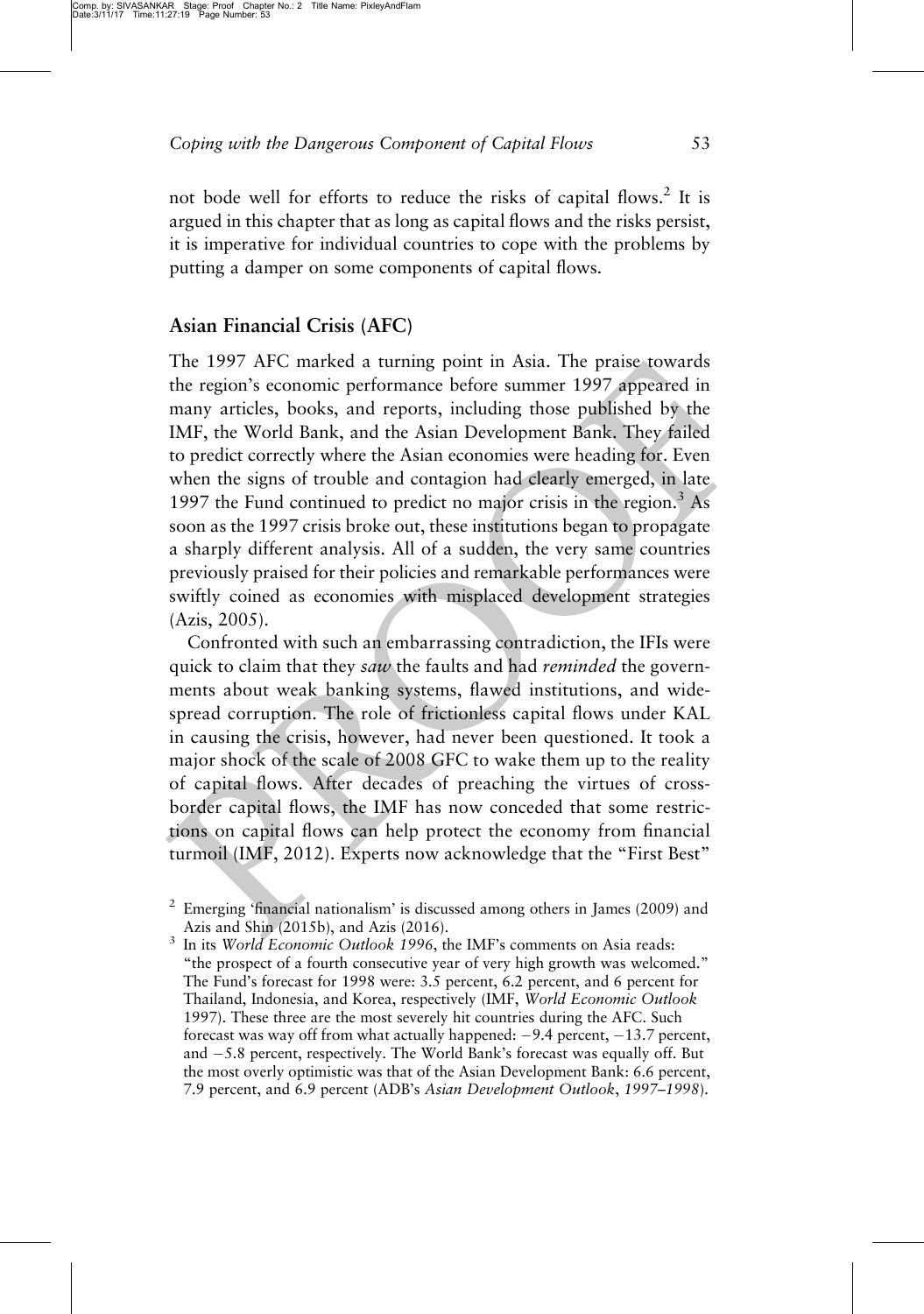approach of financial liberalization – where frictionless flows are venerated – is faulty and should be replaced by an alternative approach where financial regulation is given far greater importance and capital controls are no longer taboo (CIEPR, 2012). Central to the shift is the need to maintain financial stability and macro-prudential policy (Azis & Shin, 2015a).

We know now that the major culprit behind the 1997 crisis was the excessive borrowing by the private sector that caused a double mismatch: debt in foreign currency versus spending and returns in local currency (currency mismatch); and a large share of debt was short-term – less-than 1-year maturity – used to finance long term projects (maturity mismatch). While the region's relatively sound macro fundamentals may have supported the debt surge, the trend was made possible by a regime of free flows of capital following KAL. Overemphasizing the role of the earlier and undermining the risks of the latter, in "The East Asian Miracle" the World Bank claimed that "favorable feedback from other policies enabled the four HPAEs that did borrow abroad – Indonesia, Korea, Malaysia, and Thailand – to sustain debt better than other developing economies." Note that HPAE stands for High Performing Asian Economies, and the publication was in 1993, the year when private debt began to surge. The rest is history.

The Fund's recommended policies after the crisis focused on factors unrelated to KAL and capital flows: to create greater transparency in financial markets, and fix institutional factors such as minimizing state intervention, dismantling state-owned enterprises, and removing corruption (Stiglitz, 2007). On the macro side, the IFI's recommended a standard prescription: fiscal austerity, monetary tightening, and no bail-out of distressed firms/banks, which essentially favored creditors and punished debtors. Again, questions over the risks of free flows of capital never took a center stage.<sup>4</sup> Delayed recovery, worsened socioeconomic conditions, and growing instability were the outcome of such misplaced analysis and policies.

The Fund also insisted that countries in crisis had to do away with most State intervention including activities by the state-owned enterprises (SOEs) despite the fact that they were far from the reasons that caused the crisis. The two largest Asian countries, India and China, had a large share of SOEs, but they resisted capital account

<sup>4</sup> See also Andreas Nölke's Chapter 7.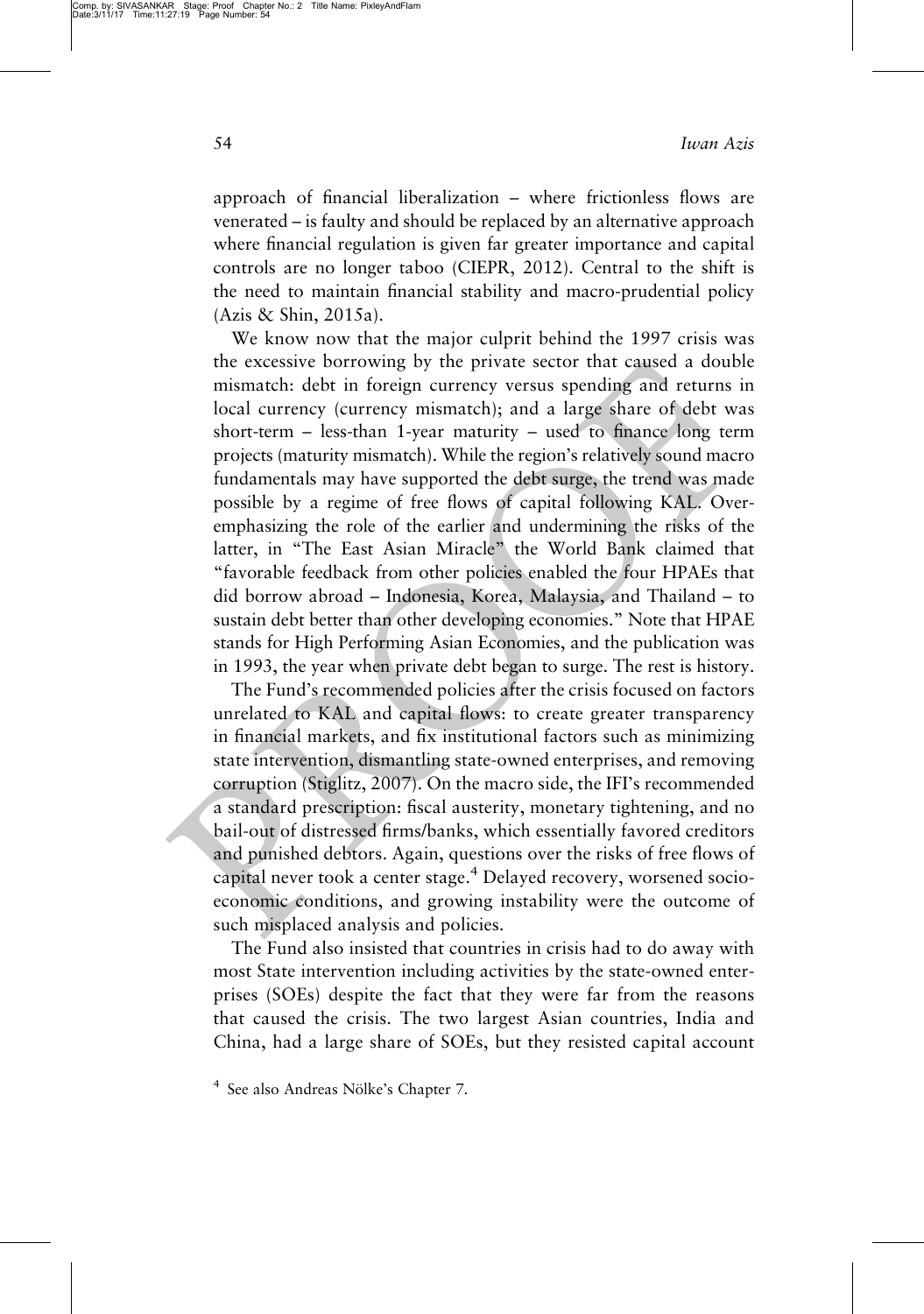liberalization and both were spared the crisis. The Fund's standard prescriptions of no bail-out and fiscal-monetary austerity ignored the fact that different type of crisis requires different measures. They may be appropriate for a first-generation crisis like in Latin America during the 1980s but not for the AFC. Socioeconomic conditions deteriorated fast. In the case of Indonesia, massive demonstrations followed by arson and looting forced President Suharto to bow the public pressure and resigned. It is also interesting to note that in the 2007–8 crisis, the policy response of the United States was the opposite of those prescriptions (bailing out financial institutions, loosening the fiscal stand, and easing monetary policy).

### $\mathcal{C}_{\mathcal{O}}$  contains  $\mathbf{r}$  and  $\mathbf{r}$

A turning point in Asia's regional cooperation came after the AFC. Out of the disappointment with the IMF's handling of the crisis, authorities in thirteen countries (later known as the ASEAN+3 – 10 ASEAN countries plus China, Japan and Korea) made an attempt to cooperate more closely. An early proposal initiated by Japan to set up an Asian Monetary Fund (AMF) was shelved because of the rejection by the United States, which argued that Asia's capacity to provide resources for a regional financial safety net in terms of both financial resources and capacity to do surveillance was limited.<sup>5</sup> A lack of China's support for the AMF (because they were not consulted by Tokyo beforehand) was another factor. Many suspect the real reason for rejection was a fear of duplication and competition that could undermine the IMF's role and credibility. That, however, did not stop authorities from pursuing further cooperation.

Beginning with a series of bilateral swaps, in 2010 a new arrangement of regional financial safety was set up, known as the Chiang Mai Initiative (CMI), which was eventually multilateralized, hence CMIM.6 This multilateral currency swap arrangement marked the beginning of a more institutionalized cooperation (Azis, 2011). The woes of double

 $5$  Such an argument clearly ignored the fact that financial resources and capacity

<sup>%</sup> can be built overtime.  $\epsilon$  Swap is an arrangement where a foreign central bank agrees to sell a specified amount of its currency to the central bank of another country in exchange for the currency of the latter (usually hard currency such as US dollar) at the prevailing market exchange rate.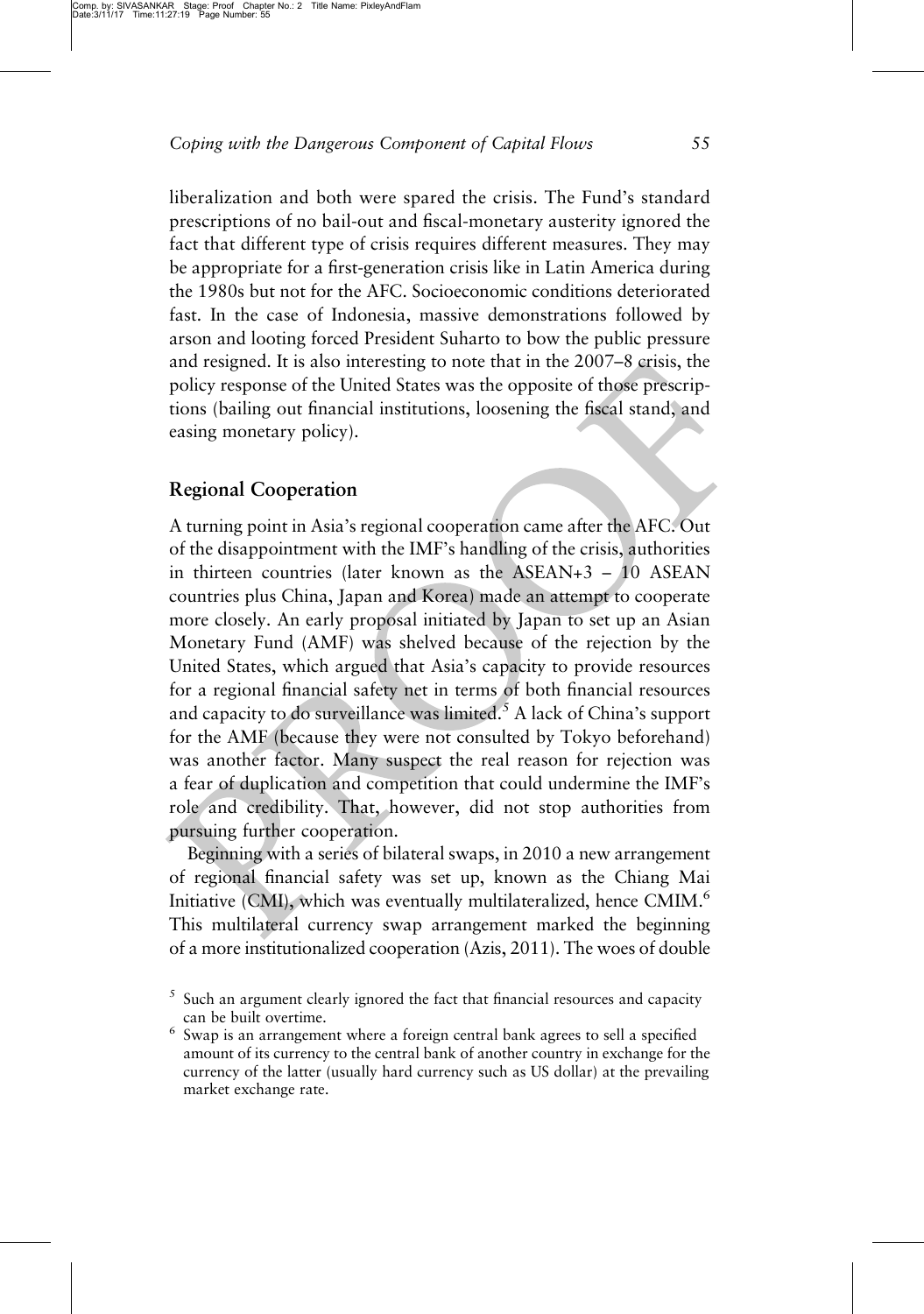56 Iwan Azis

mismatch and banks' limited capacity to finance the badly needed infrastructure (hard and soft) led the authorities in ASEAN+3 to focus on the development of a local currency bond market through the Asian Bond Market Initiative (ABMI). One of the ABMI's creation was the Credit Guarantee Investment Facility (CGIF) designed to facilitate the use of local currency bonds for infrastructure development. The Asian Bond Market Forum (ABMF) is another initiative intended to serve as a common platform for pursuing standardization of market regulation and practices (Azis, 2014a). These initiatives reflect a clear intention to do away with short-term borrowing in foreign currencies, as well as to facilitate efforts to recycle regional savings (since the AFC, the region has transformed from excess-investments to excess savings).

Interestingly, this stronger cooperation emerged amid geopolitical tensions and growing rivalry among the "+3." Individually, each of the "+3" (China, Japan, and Korea) also intensified their efforts to strengthen cooperation with ASEAN countries, resulting in more transactions and greater cross-border flows. A trend is likely to emerge where overseas direct investment by the "+3" will increasingly use local currencies.

But as far as financial cooperation is concerned, not everything is as rosy as expected. The safety net provided by the CMIM (Chiang Mai) is far from what it should be. The progress has been slow, and the process often collides with flagging political will. As a result, rather than using the CMIM facility, most countries opted for bilateral swaps, including with non-members. For example, during the heightened financial stress in 2008, Korea and Singapore approached the US Federal Reserve, each asked for US\$30 billion "swap" lines of credit. ASEAN countries also did not use CMIM facilities; they too preferred the bilateral swap arrangements.

Optimists argue that it is because the region has done quite well that no external help including from the CMIM was needed. But the fact is, some had looked for swap arrangements. Also, discussions with policy makers in the region indicate that some may have been taking advantage of the CMIM facility had it been ready and not suffering from fundamental inconsistencies. One of such inconsistencies is the adoption of the IMF-link, where only 30 percent of CMIM borrowing quota can be taken without linking it to IMF programs. This is clearly inconsistent with the raison d'être of CMIM. Given the short-term nature of the facility (ninety days), and recognizing the fact that the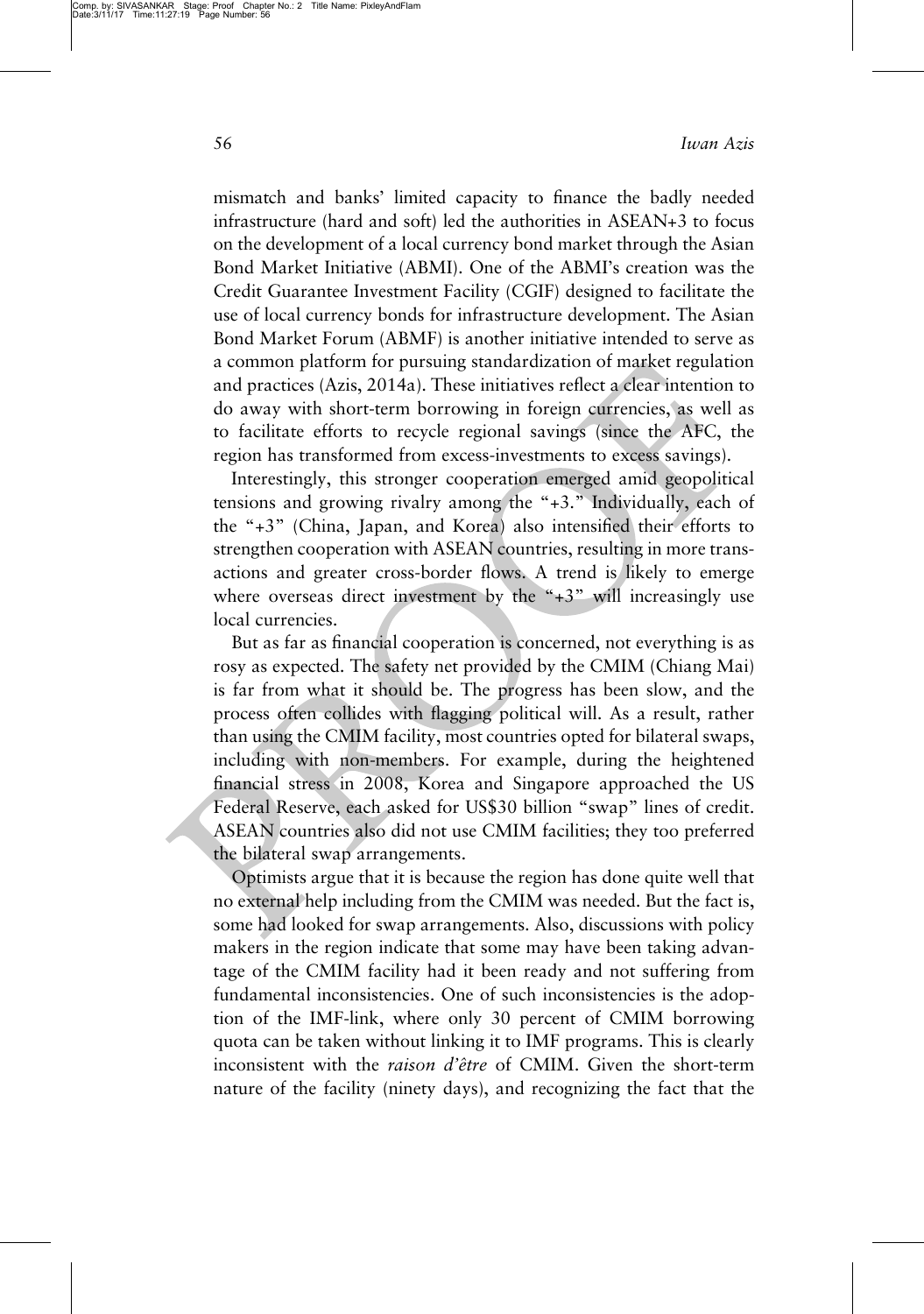effect of any attached conditionality will last much longer, adopting such a link makes very little sense. Not to mention that borrowing from the IMF sends negative signals to the public and markets alike (IMF stigma).

Questions are also raised as to the small size of financial resources committed by member countries (only less-than 5 percent of total ASEAN+3's foreign reserves). Not less fundamentally, the notion that only some ASEAN countries – not the "+3" – are the likely users of the facility is clearly misguided. It undermines the risk of contagion that the "+3" may be hit with, even when the crisis originates in ASEAN countries. As an analogy, one can think of the European Financial Stability Facility  $(EFSF)$ .<sup>7</sup> Imagine if in designing its facility, the EFSF used the assumptions that during a crisis only some members, say periphery countries, and not other members, can use the facility when the crisis originates in Eurozone periphery. That would reflect a dangerous and absurd assumption that crisis in the periphery will never create contagion to nonperiphery countries. The essence of a regional financial safety net is precisely to minimize the possibility of contagion.

### $G$  Financial Financial Crisis (GFC)

The importance of financial safety nets cannot be over-emphasized especially with the growing uncertainties in global financial conditions following the GFC. As the fall in the housing market (subprime crisis) in the United States spread across border, following the fall of the Lehman Brothers, global banks operating in the United States, particularly those headquartered in Europe, were forced to deleverage. A large sum of money raised by these banks in the US money market was invested in emerging markets (EM) especially in Asia. Thus, the deleveraging squeezed EM liquidity. When the global markets eventually took a severe hit, market confidence reached an all-time low. At the same time, global trade also collapsed. What started as a domestic subprime crisis in the United States ended with the GFC.

For emerging Asia, the low interest rates in AEs since mid-2000 have caused a surge in capital inflows. At first, most of the flows wound

 $7$  The European Financial Stability Facility (EFSF) was set up in 2010. It issues bonds, but not loans, as a temporary solution for Eurozone members hit by a crisis.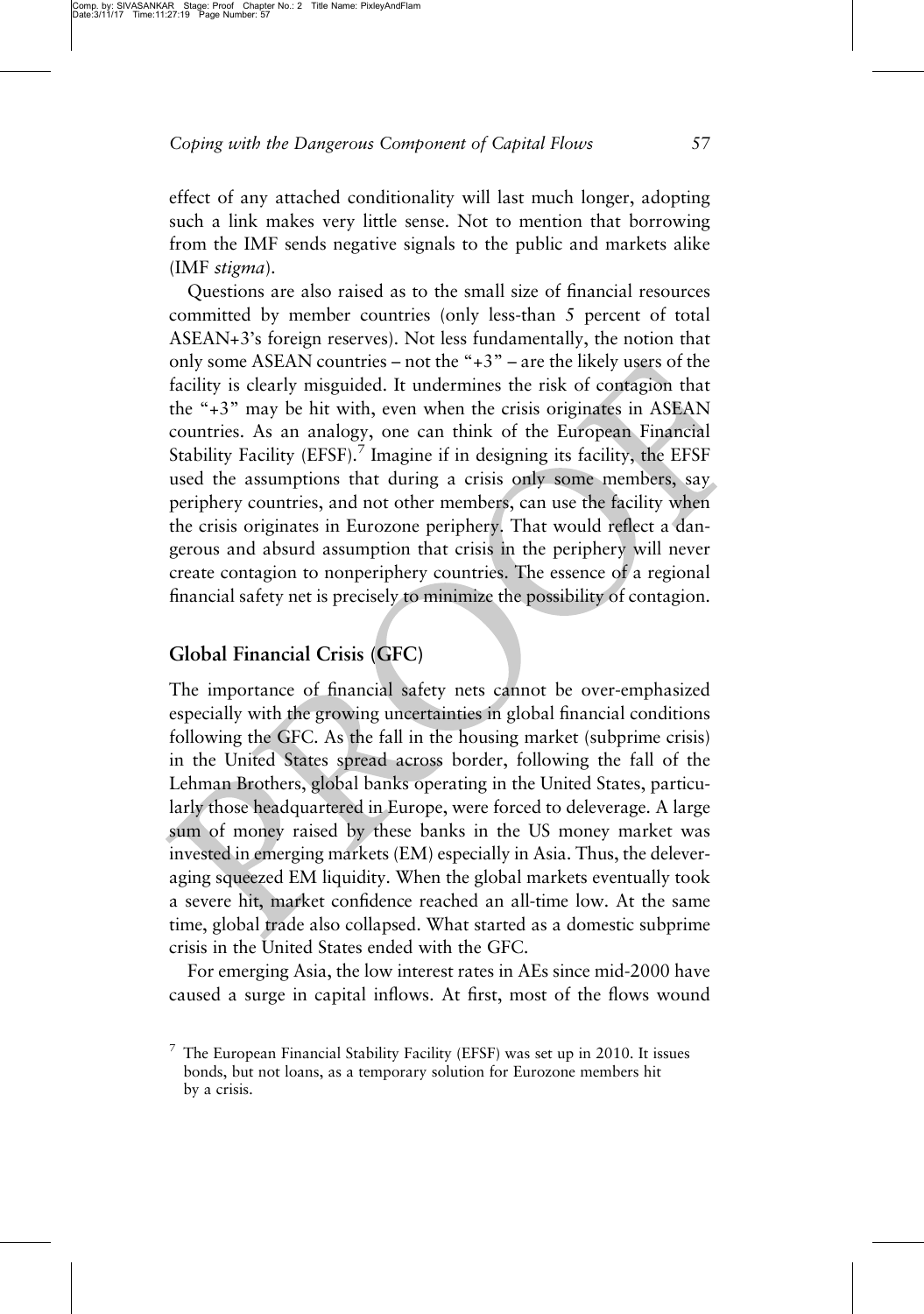Comp. by: SIVASANKAR Stage: Proof Chapter No.: 2 Title Name: PixleyAndFlam Date:3/11/17 Time:11:27:20 Page Number: 58

up in the banking sector (bank-led flows). The subsequent quantitative easing (QE) policy, which is essentially a large-scale asset purchase program to halt the precipitous fall in the US asset prices, created an even more significant spillover in the region. While bank-led flows continued, after the QE another round of inflows came through the capital market especially the debt market (debt-led flows), driven primarily by search-for-yield amid low returns in AE. Despite a lot of talk about policy coordination and cooperation, including in the G20, the QE policy was taken unilaterally, irrespective of its spillovers to other countries (an emerging form of "financial nationalism").

This was not the sovereign country's "fault" (i.e., the Fed). It is rather the responsibility of the IMF (notably) to counter "spillovers" given the IFIs' main responsibility is to maintain global economic stability. By definition, they should persuade countries to avoid adopting policy that will create negative externalities to others. QE falls in this category. Chapter 1 also shows that the original purpose of establishing the IMF, WTO, and World Bank was precisely to maintain world stability. Past episodes demonstrate that they did it quite forcefully to "less strong" countries, e.g., the WTO punished China and others for protection and deliberate currency devaluation; the IMF pressed developing countries to remove any controls on finance and capital. But when it comes to policy taken by the United States and other "strong" countries they seem not "to see" the negative externality to others. Yet, the effect on the rest of the world is clearly significant.

Indeed, the size of capital inflows to emerging Asia has been larger and more volatile than during the pre-1997 period. As a result, there was a large expansion of liquidity. The depressed cost of borrowing spurred credit creation and economic growth. But at the same time, it also elevated the overall risks of financial instability.

With plenty of liquidity and the low cost of borrowing, banks and other institutions shifted their preference toward risky investing. Banks used the inflows-driven liquidity to expand credits for risky sectors like property and real estate, and to invest in financial assets such as securities and equities rather than investing in productive activities. In some countries, this led to property and financial bubbles.

When capital inflows subsequently flocked to the capital market, fund managers played as the protagonists. Facing pressures on shortterm performance, most of them preferred quick returns and were more willing to tolerate riskier investment. Increased reward on the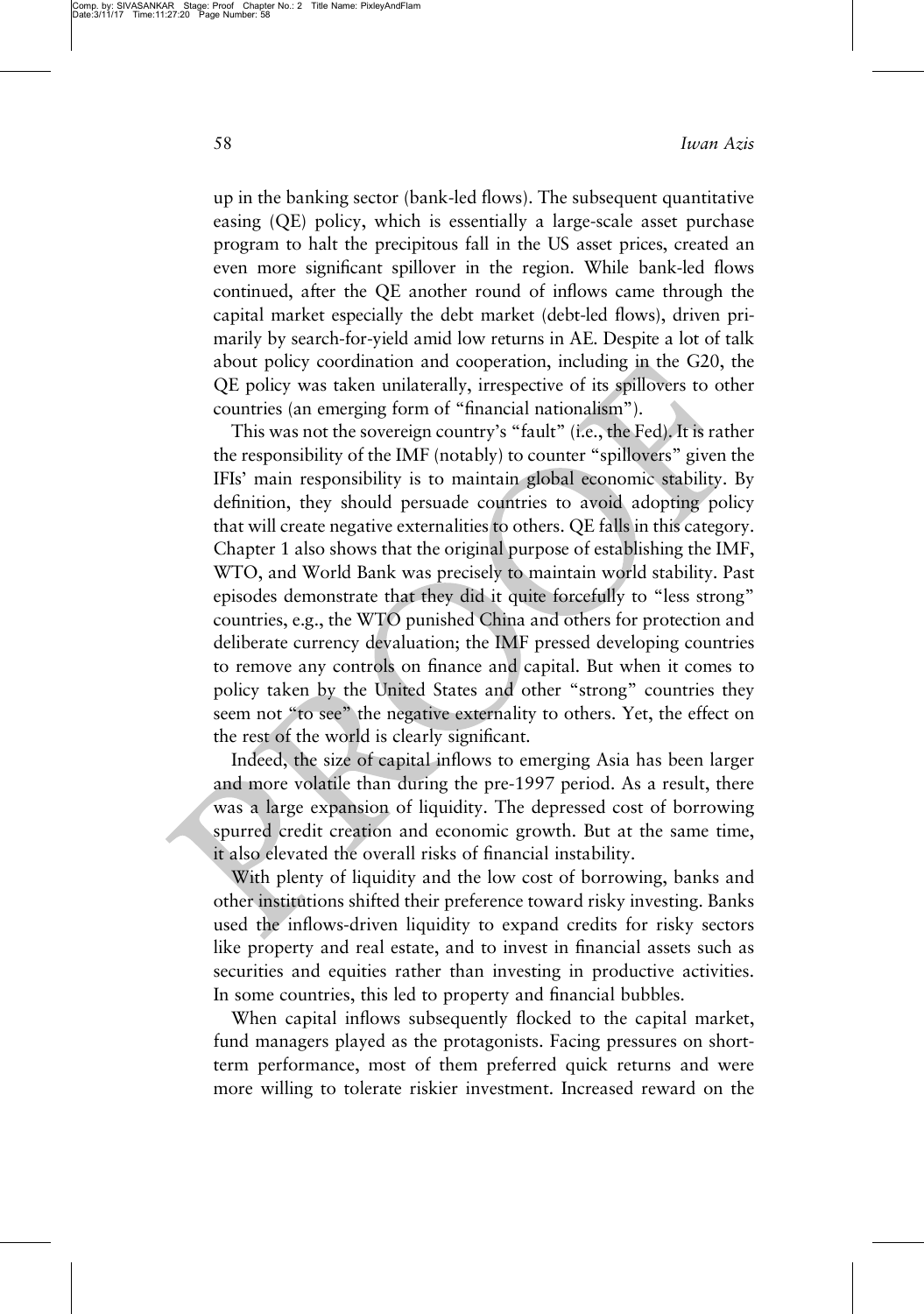upside and reduced penalty on the downside provided further incentives for fund managers to be pro-cyclical. In the public sector, the low cost of borrowing also motivated governments to raise debt, including foreign currency debt. Everyone took advantage of the cheap money and fast growing financial sector during the "party" time. Everyone danced with the tune.

But this also helped to exacerbate the skewed distribution of wealth and income ("Piketty moment") as only a tiny portion of the population – mostly urban-rich – owned or had access to the fast-growing financial sector; and the economy's capacity to generate employment (measured by "the employment elasticity") declined, because the growing preference for financial assets implies a far lower investment in factories, machinery, infrastructure, and other job-creating activities (Azis, 2014b). In retrospect, the (privately) rational behavior of agents was far from socially optimal.

Nonetheless, the capital inflows-driven growth of financial sector improved the standard macroeconomic data including the GDP growth in emerging Asia. But the risks of financial instability also increased. The episode during summer 2013 provided a clear evidence when the then Fed chairman Ben Bernanke floated the idea of gradually reducing or "tapering" the QE. His remarks immediately sparked a sell-off in the US market. The effect then spread quickly to all emerging markets including in Asia where some capital began to leave, causing the currencies, bond, and equity prices to move sharply. All these occurred despite the fact that there was actually no change in the US policy.<sup>8</sup> At least not yet. As the Fed eventually raised the rate in 2014, outflows surged in 2015. As a result, for the first time since 1988 the recorded net capital flows in all emerging markets turned negative.

### Putting A Damper

The lesson from the AFC, the GFC, and most crisis episodes for that matter, is that capital flows could be very risky. Some components easily deceive recipients by creating a perceived strength while at the same time raising the debt and encouraging risky behavior,

<sup>8</sup> In reality, bond purchases as part of QE did not end until more than one year later (October 2014), and the first reversal of US federal fund rate occurred only more than two years later (December 2015).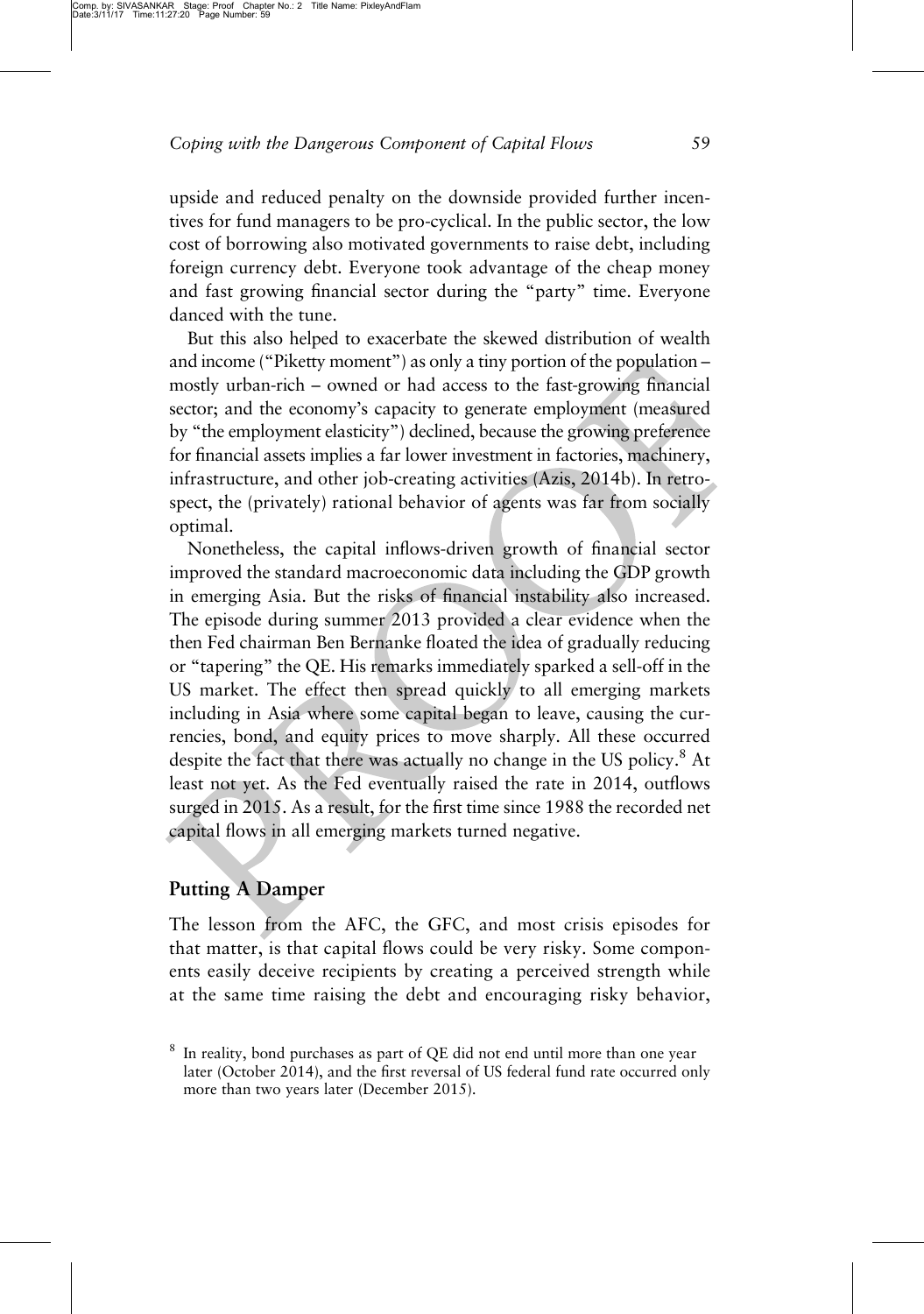all of which makes the system vulnerable to flows reversal. There are hence plenty of reasons to put a damper on those dangerous components.<sup>9</sup> Doing so is equivalent to discouraging risky behavior. It has been clearly shown that risky behavior will not only raise the probability of a crisis but also worsen the income inequality since the latter depends critically on how agents manage and use the inflowing capital (Azis, 2014b).

An example of risky component of capital inflows is bank debt (bankled flows). The growth of such inflows enlarges banks' liability and hence banks' balance sheet. As a result, in conducting their operations banks are no longer constrained by the size of core and traditional source of liquidity such as savings and deposits. Additional sources of liquidity from capital inflows-driven debt, or noncore liability, allow them to be more expansionary and more risk-taking. As discussed earlier, this could threaten financial stability. It is on this component of inflows that a levy is proposed to be imposed. With such a levy, debt is expected to be lower, so are the incentives for risky behavior (a kind of crisis prevention). But imposing a levy on banks during good times can also strengthen the authority's capacity to manage a crisis during bad times, as they can use the money from the levy to bail out failing banks, a kind of safety nets for crisis resolution.

Having gone through banking crisis, countries like the UK, Germany, France, and the US realize the merit of imposing a levy. In the G20 forum, they are the proponents of imposing a global bank levy too. On the other hand, those rarely experiencing banking problems, Canada and Australia, for example, may not see the importance of it as reflected in their persistence to water down the proposal. For an emerging Asia who are among the major recipients of capital inflows, it is important to consider such a measure because of their relatively open capital account system. To the extent bank-led flows cause banks' risky behavior and the latter tends to exacerbate the income inequality problem, the region could reap additional benefits from implementing the measure.

Outcomes from the Korean experience are noteworthy. Hit hard by the 1997 AFC and the 2008 GFC, the source of vulnerability in both

<sup>&</sup>lt;sup>9</sup> After decades of promoting unrestricted capital flows, the IMF has finally acknowledged the merit of capital controls of this sort (Ostry et al. 2012; Gosh et.al. 2016).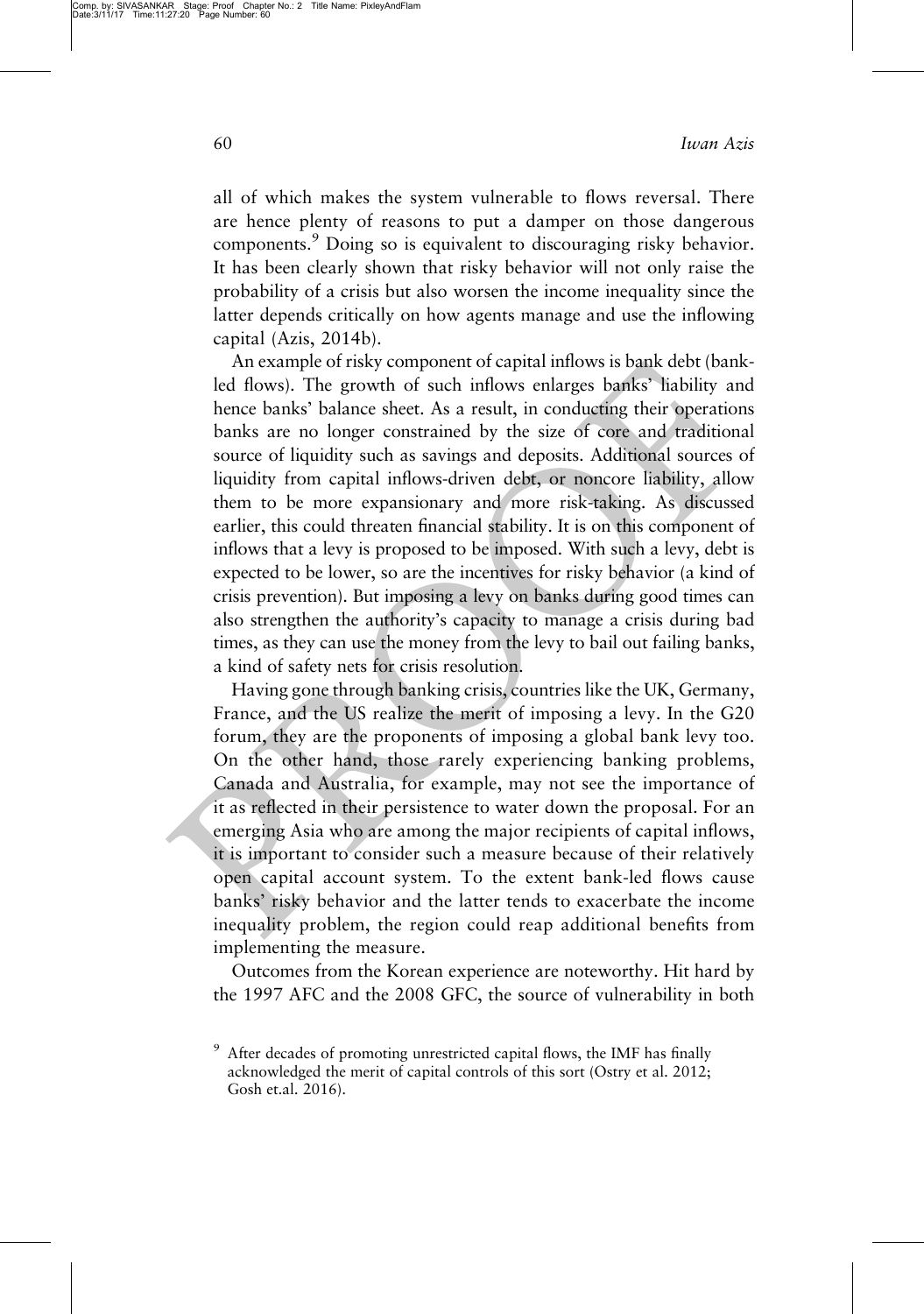cases was a rapid build-up of short-term foreign currency debt driven by capital inflows resulting from cheap and abundant money. The evidence was clearly displayed by the rapid growth of Korean banks' liquidity from debt, not from the core sources such as savings and deposits; hence, rising noncore rather than core liability. Realizing the risks of such a trend, in 2010 Korea announced the imposition of levy on noncore liabilities. The new measure was eventually adopted in 2011. This was taken after implementing other measures (e.g., imposing a leverage cap on the notional value of foreign currency derivatives contracts that banks could maintain). The levy rate was set at twenty basis points for short-term foreign exchange-denominated liabilities of up to one year, falling to five basis points for liabilities exceeding five years. Unlike the levy in the United Kingdom, the proceeds in Korea were held in a special account under the Exchange Stabilization Account managed by the finance ministry, because the main purpose is to maintain financial stability, although they can also be used as part of official foreign exchange reserves.

The impact of the levy imposition in Korea shows that total inflows did not fall but the composition changed towards a much lower share of short-term inflows; hence a lower share of non-core liability. Based on a panel study comprising forty-eight economies, Bruno and Shin (2014) found that in contrast to other economies, after a levy was introduced, capital flows into Korea have also become less sensitive to global supply-push factors.<sup>10</sup>

In general, however, understanding the mechanisms of how a levy on bank-led flows affects banks' operation is important, particularly for the purpose of determining the levy rate. Obviously, a country's stage of financial development and structure matter. For the levy to be effective, the preferred rate could be different for different countries. To shed some light on this, a stylistic model can be used. The details of such a model is presented in the Appendix. What follows is the intuition behind the model.

<sup>10</sup> Other ideas are Fantacci and Gobbi's Chapter 4 on Keynes's 'bancor'; another is Tom Palley's Asset-Based Reserve Requirements that aims to give central banks powers to raise or lower the amount of dangerous/safer loans, respectively, for asset trading. It is discussed in Chapter 9 on inequalities; the Tobin Tax in the Introduction is a way to reduce high speed trading, not long-term investment. Neither brings much revenue, nor has success, unlike this proven Korean scheme.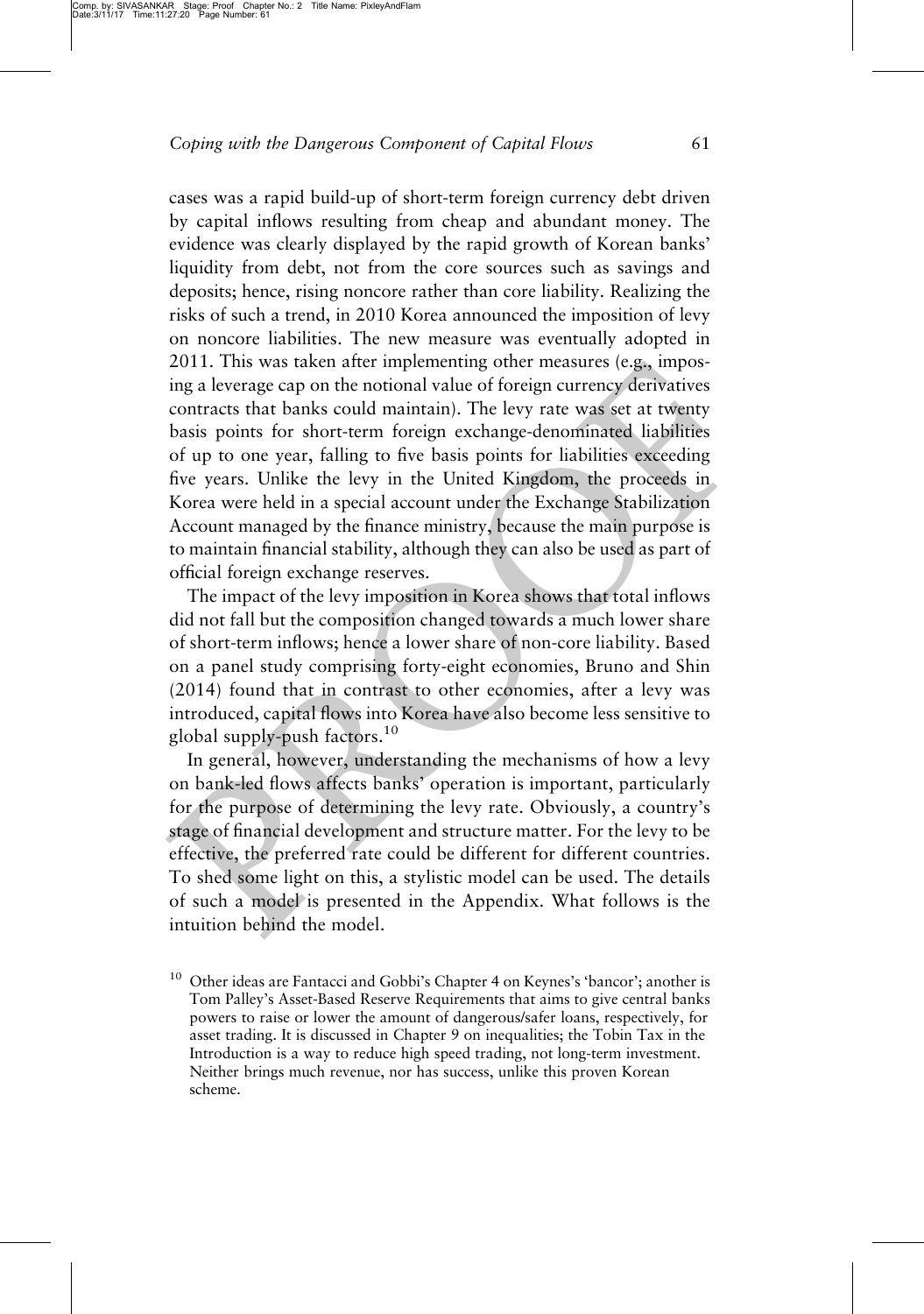62 Iwan Azis

In deciding their operations to generate highest revenues, banks decide the size and composition of their balance sheet. While that may give the best outcome for individual banks, nevertheless it may not be optimal for the entire financial system and societal interest. For example, when the costs of money are low due to massive capital inflows, individual banks may wish to raise debt, hence inflating the size of the balance sheet, to enable them to expand operations that will boost revenues. But the resulting credit boom can lead to bubbles and heightened vulnerability (e.g., credits to risky sector). When the bubbles burst, the internal buffer may not be adequate to cover the loss. With the presence of systemic risks, often undermined in standard vulnerability indicators, the entire financial system is affected and a crisis may ensue. Thus, what may be best for individual banks can actually contradict with societal interests by elevating the risks of financial instability.

The proposed levy is intended precisely to minimize such risks. But the size of the levy has to be determined carefully by considering the prevailing economic cycle and the market conditions; not one size fits all. To begin with, the decision of individual banks about their operations is influenced by the following factors: the leverage costs, interest rates, returns on assets, the balance sheet position, and the cost to meet the rules and standards such as the capital adequacy ratio (CAR). Concerned with the potential systemic risks, policy makers, and regulators need to make sure that the resulting decision by individual banks will not jeopardize financial stability. Thus, they need to figure out some sort of benchmark level of banks' operation that will ensure such stability, and design a corresponding policy instrument to achieve it. In essence, what they try to minimize is the so-called "loss function," which is the difference between the level at which individual banks prefer to operate and the benchmark level (similar to the logic of avoiding "too big to fail"). If a levy is the intended instrument, policy makers need to determine the rate. In so doing, they will have to consider the prevailing economic cycle.<sup>11</sup>

Obviously, there is a question of what is the money from the levy for. Two distinct views are notable. The first is to treat the levy as an

<sup>11</sup> If a bank levy is to be imposed at the global level, as has been considered in the G20 forum, the size of the levies is likely to be smaller than otherwise to keep a reasonably level playing field. A global agreement is also needed to avoid double taxation when a bank from a country imposing a levy has branches in another levy-imposing country.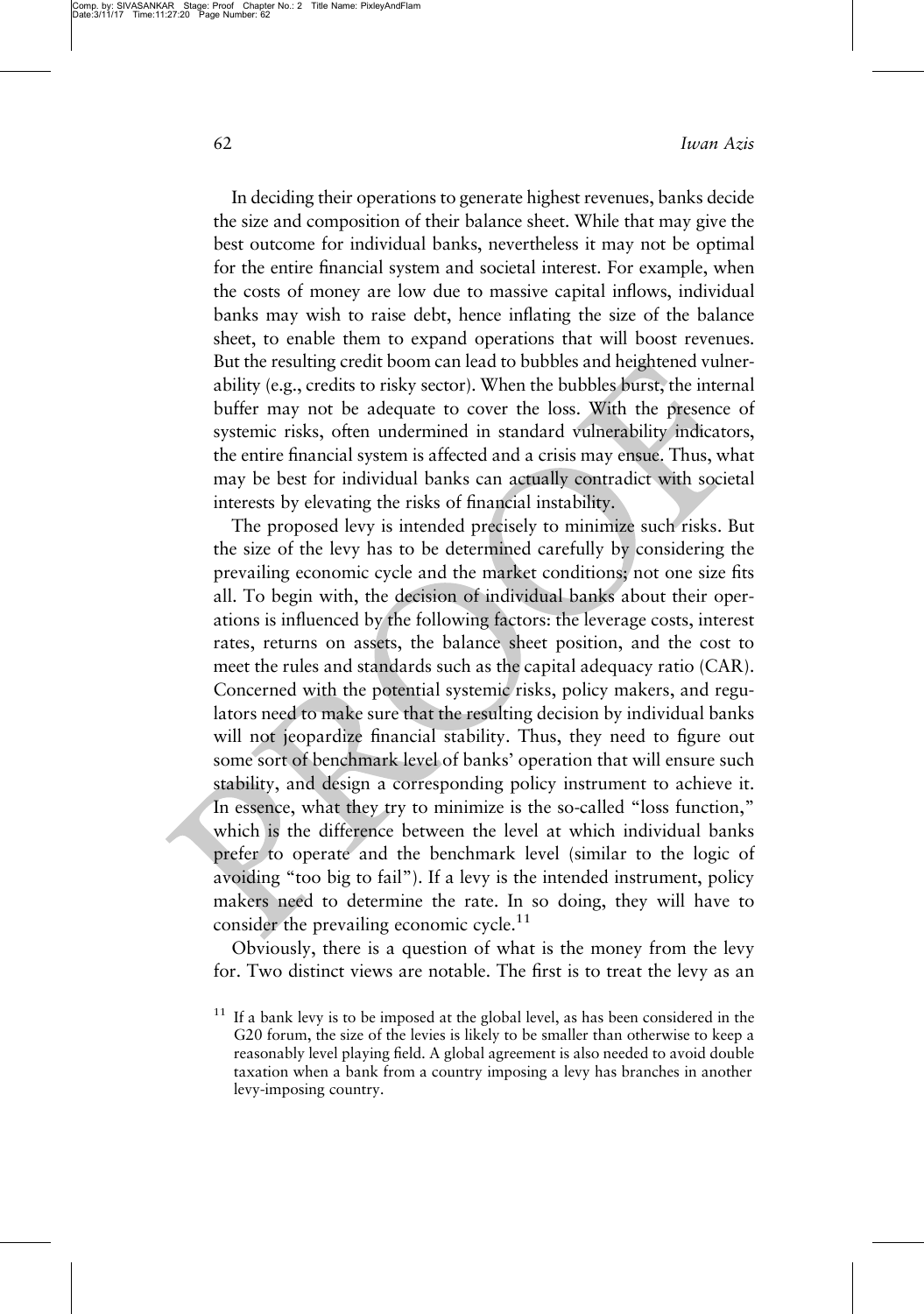instrument of insurance scheme; the second is to treat the levy as an instrument to deter and discourage bank-led flows altogether. While both are valid, the problem with the first view is that there is a risk the levy will make banks see that raising debt is no longer risky because it is insured, and consequently it fails to reduce bank debt. At any rate, the money raised should not be part of government revenues in the regular budget; instead it should be channeled into a special fund that could be used to pay for the cost of cleaning up future banking crises (financial safety nets).

## Closing Remarks

Episodes of crisis including the AFC and the GFC clearly show that unrestricted capital flows can be dangerous. The key point of the analysis in this chapter is that a levy can act as an additional lever to dampen the growth of bank-led flows, one of the dangerous components of capital flows. While the scheme has been discussed also at the global level through various fora including the G20, each country should set its own standard. Imposing a levy at the national level can be part of comprehensive efforts to secure financial stability in the midst of massive capital flows. It is a part of macro-prudential policy; at the same time it is also a form of domestic financial safety nets.

Given the spillover effects of AE's unilateral policy and the risks of contagion while regional cooperation such as the CMIM remains far from effective, for emerging Asia the proposed measure makes a lot of sense.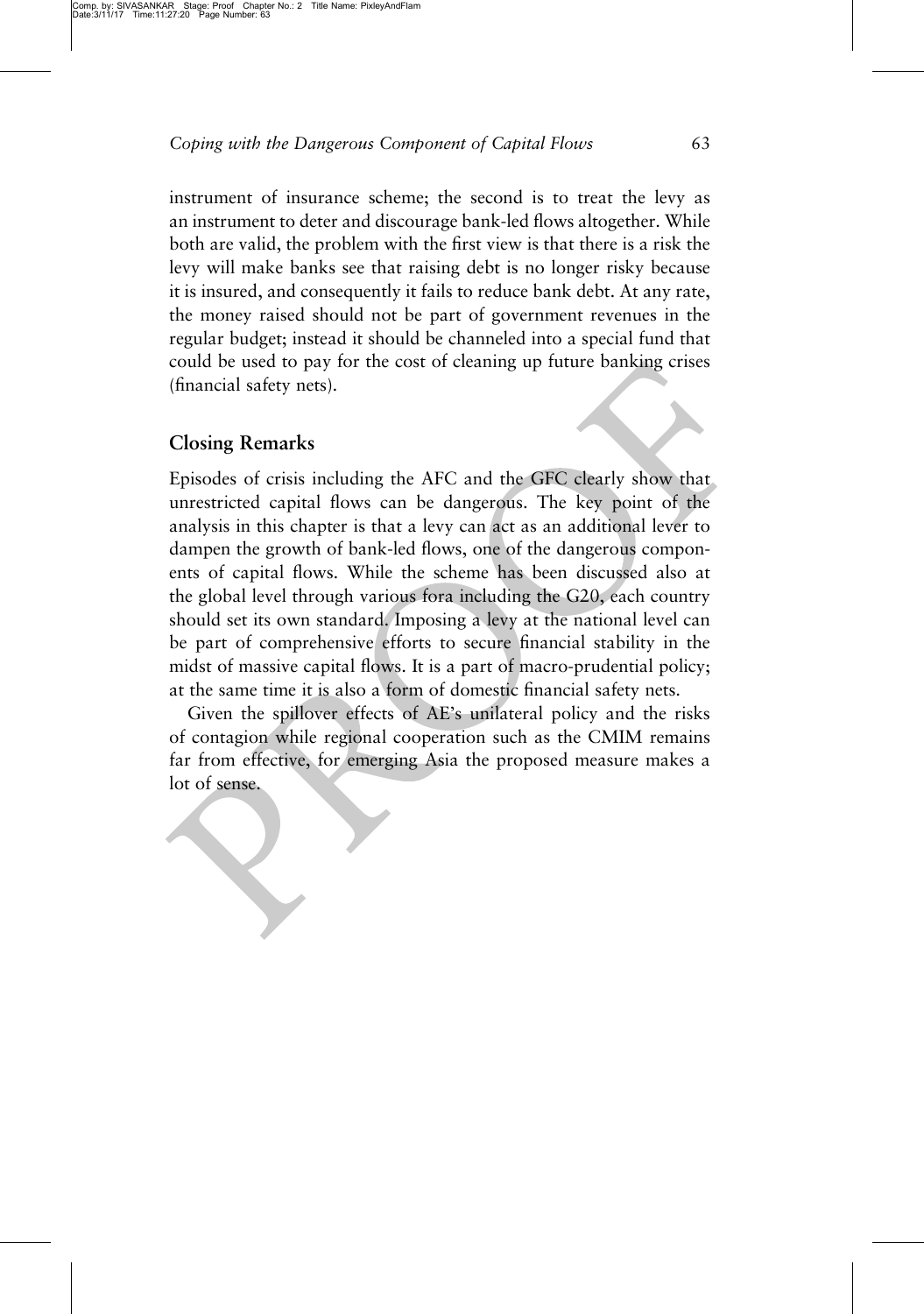### Appendix

Increased capital flows driven by the ultra-easy money policy in AEs bring down the cost of borrowing  $q$ . This gives incentives for banks to increase foreign currency borrowing (recorded as the noncore liability, labeled  $L^{NC}$ , in the balance sheet). With growing debt-led flows, banks' capacity to lend can increase beyond whatever savings and deposits (the core liability,  $L^C$ ) that they have. The unit cost for  $L^C$  is w. Banks have also to pay the cost for keeping a certain level of capital adequacy ratio CAR as part of the standards imposed by the authority, the unit cost of which is  $v$ . Hence, given the returns on asset  $r$ , the banks' total net returns are the difference between gross returns r.A and the total costs incurred by them:

$$
r.A - q.L^{NC} - w.L^C - v.CAR.A
$$

If levy  $(l)$  is to be imposed, there will be additional costs. How much would that be depends on the bank' relative size or asset size A/Y where Y is the level of national output, since the growth of banks' asset is driven primarily by noncore liability or bank-led flows. Considering the potential systemic risks, the imposed levy is expected to be progressive. Thus, the total costs of levy are specified 0.5 (l.  $A^2/Y$ ), that is, the levy is higher when banks expand too rapidly. Hence banks' total net returns to be maximized subject to the balance sheet are:

$$
Max[r.A - q.LNC - w.LC - v.CAR.A] - 0.5lA2/y
$$

where the balance sheet is  $A = L^{NC} + L^C + CAR.A$ , the solution of which is  $A^*/_Y = \frac{r-q+(q-v).CAR}{l}$ 

This is what banks decide in terms of their level of operation. From the policy makers' perspectives however, that may not be in line with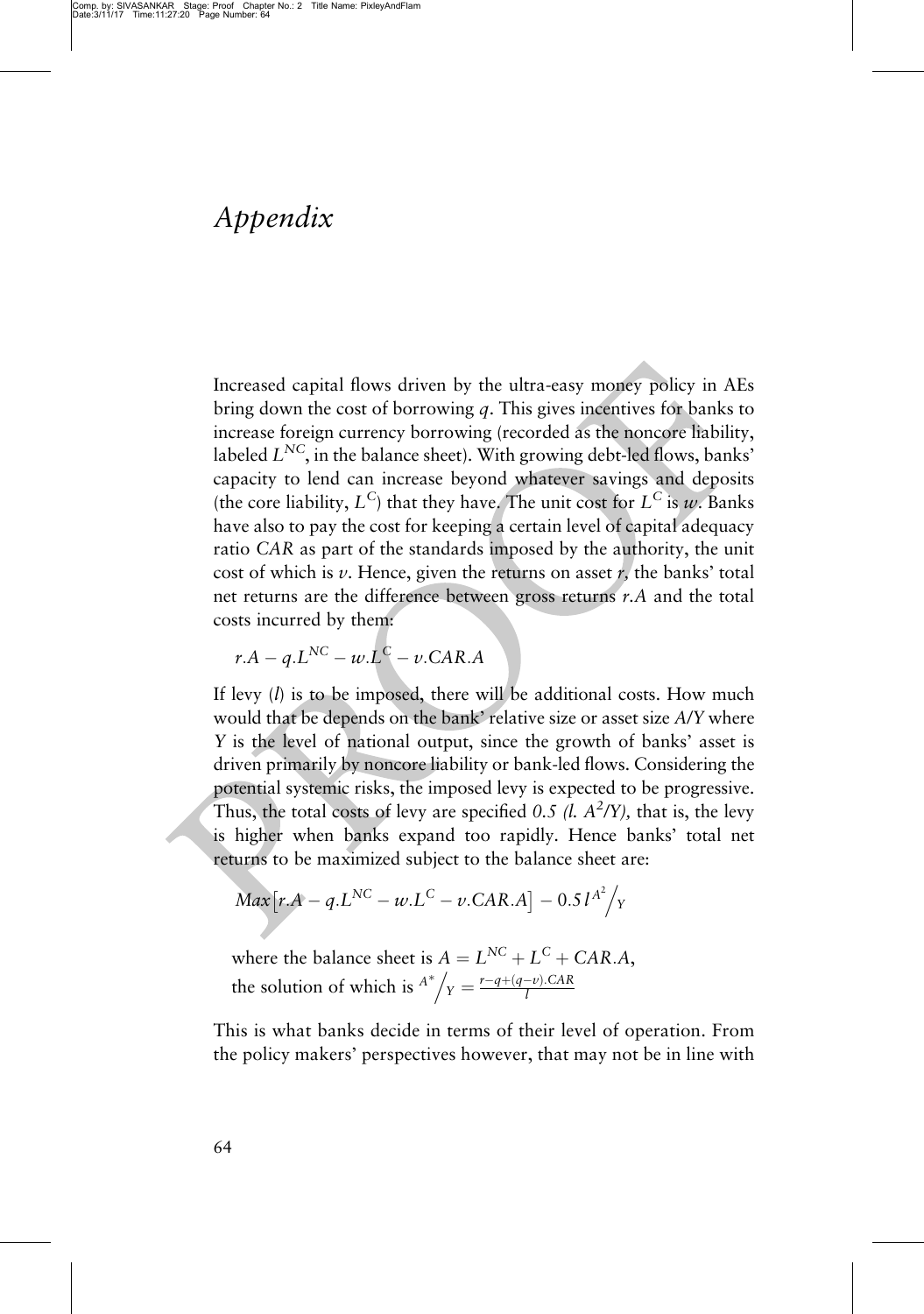the level that will not jeopardize financial stability because the banks' decision does not take into account the growing systemic risks. What the policy makers try to do is therefore to minimize the so called "loss function" which is the difference between  $(A^*$ /Y) and the benchmark level set by policy makers denoted by  $(A/Y)^T$ . In square terms:

$$
Min_l\left[ \begin{matrix} A^* & B^T / Y \end{matrix} \right]^2
$$

How is  $(A/Y)^T$  determined? Policy makers may want to consider the prevailing economic cycle such as how far the current level and growth of the economy deviates from the potentials. A particular rule can be used. Denoting the level gap (also known as the output gap) by YGAP, and the growth gap by gYGAP, the following rule can be applied: when the economy is right on the potential path (no deviation), the benchmark level is  $(A/Y)^{T} = \theta_1$ . If it is lower (higher) than the potential path, the level should be lower (higher) than  $\theta_1$ :

$$
\begin{aligned}\n\binom{A}{Y}^T &= \theta_1 \text{ if } YGAP = gYGAP = 0 \\
\binom{A}{Y}^T &< \theta_1 \text{ if } YGAP > 0; \text{ and } gYGAP > 0 \\
\binom{A}{Y}^T &> \theta_1 \text{ if } YGAP < 0; \text{ and } gYGAP < 0\n\end{aligned}
$$

When the prevailing economic condition is overheating (the level and growth of output is greater than the potential level), the benchmark needs to be adjusted downward, and vice-versa. In general, therefore, the benchmark level can be written:  $(\theta_1 - \theta_2, YGAP - \theta_3, gYGAP)$ where parameters  $\theta_2$  and  $\theta_3$  represent the adjustment part. In particular  $\theta_3$  reflects the speed at which the gap between potential and actual growth of output is closing.

Thus, after acquiring information about the level of operation banks wish to conduct  $(A^*Y)$ , the optimal size of levy  $(0 < l < l_{max})$  that policy makers may impose will be governed by:

$$
Min_l [{}^{A^*}/Y - (\theta_1 - \theta_2.YGAP - \theta_3.gYGAP)]^2
$$

Or, through substitution,

$$
Min_l\left[\frac{r-q+(q-\nu).CAR}{l}-(\theta_1-\theta_2.YGAP-\theta_3.gYGAP)\right]^2
$$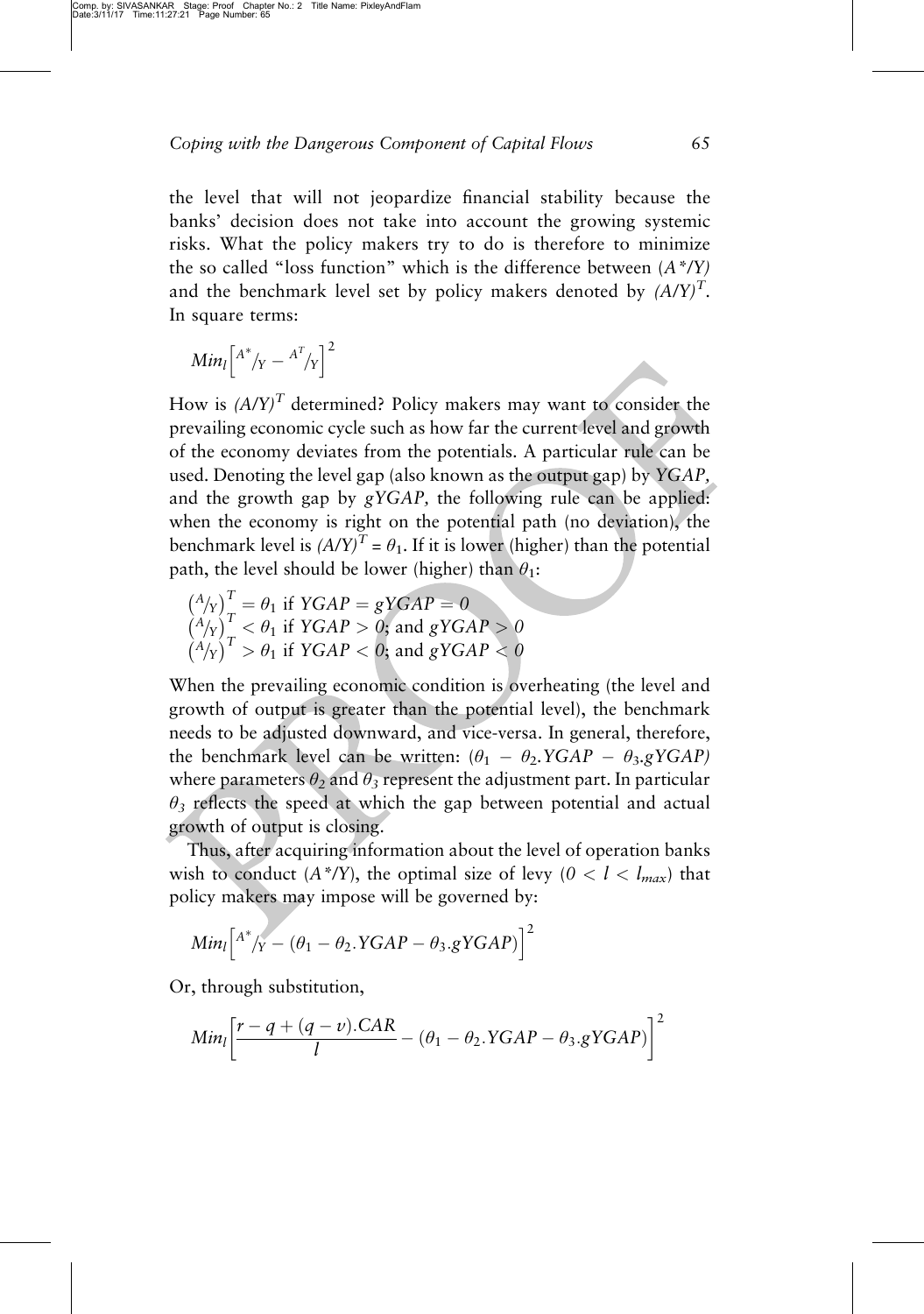66 Iwan Azis

the first-order conditions of which is

$$
-2\left[\frac{(r-q+(q-v).CAR)}{l^2}\right]
$$

$$
\left[\frac{r-q+(q-v).CAR}{l} - (\theta_1 - \theta_2.YGAP - \theta_3.gYGAP)\right] = 0
$$

The solution for the optimal level of levy is:

$$
l^* = \frac{r - q + (q - v).CAR}{\theta_1 - \theta_2. YGAP - \theta_3. gYGAP}
$$

It is clear that the proposed size of levy  $l^*$  is not "one size fits all" since it is not independent of the market conditions (reflected by  $r$ , q and  $v$ ), the prevailing rule of CAR, and the size of banks' operation  $(A^*$ /Y) that gets larger when capital inflows surge.

- Azis, Iwan J (2005). "IMF Perspectives and Alternative Views on the Asian Crisis," in P. Gangopadhyay and M. Chatterji (eds) Economics of Globalisation, Ashgate, England.
	- (2011). "Assessing Asian Economic Integration With Cautionary Notes," Journal of Northeast Asia Development, 13, p 17–42.
	- (2014a) "Capital Market in the Context of Financial Safety Nets," in Asian Capital Market Development and Integration: Challenges and Opportunities, Oxford University Press.
	- (2014b) "Integration, Contagion, and Income Distribution," in Nijkamp, Peter; Rose, Adam; Kourtit, Karima (Eds.) Regional Science Matters, Springer.
	- with Hyun Song Shin (2015a) Managing Elevated Risk: Global Liquidity, Capital Flows, and Macroprudential Policy—an Asian Perspective, Springer.
	- with Hyun Song Shin, eds (2015b) Global Shock, Asian Vulnerability and Financial Reform, Edward Elgar.
	- (2016) "Four-G Episode and the Elevated Risks," Asian Pacific Economic Literature, Wiley
- Bruno, Valentina and Hyun Song Shin. (2014). "Assessing Macroprudential Policies: The Case of South Korea." Scandinavian Journal of Economics.  $116(1)$ . pp.  $128-157$ .
- Committee on International Economic Policy and Reform (CIEPR) (2012). Banks and Cross-Border Capital Flows: Policy Challenges and Regulatory Responses, Washington D.C., September.